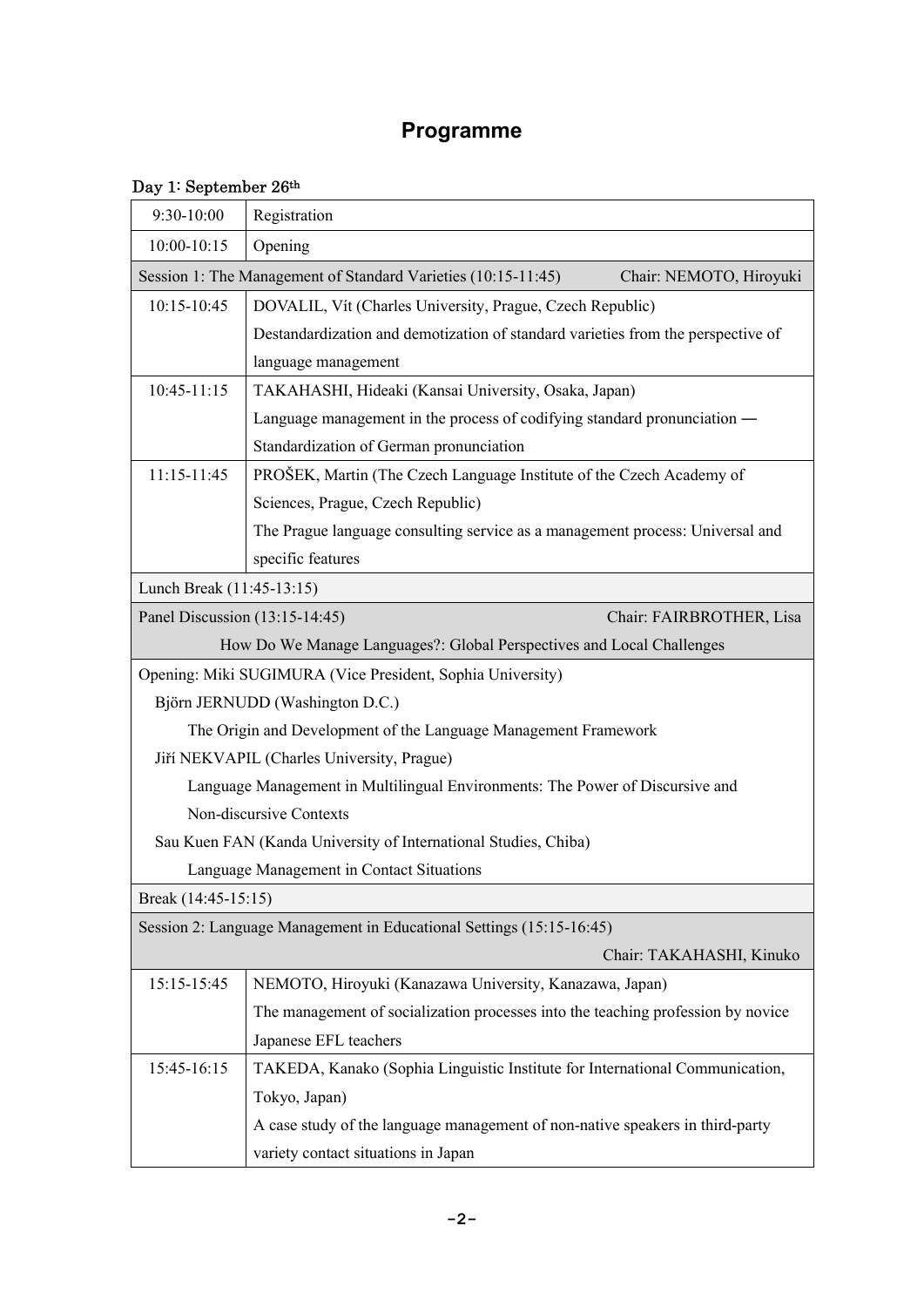| 16:15-16:45                                                                   | ALI, Nor Liza Haji (Universiti Teknologi Malaysia, Kuala Lumpur, Malaysia)       |  |
|-------------------------------------------------------------------------------|----------------------------------------------------------------------------------|--|
|                                                                               | Managing organised management in an English-medium instruction program in        |  |
|                                                                               | Malaysia                                                                         |  |
| Break (16:45-17:15)                                                           |                                                                                  |  |
| Session 3: Language Management and Language Planning and Policy (17:15-18:15) |                                                                                  |  |
|                                                                               | Chair: SLOBODA, Marián                                                           |  |
| 17:15-17:45                                                                   | NEKULA, Marek (University of Regensburg, Germany)                                |  |
|                                                                               | Crossing borders by constructing them: Language management in contact situations |  |
| $17:45-18:15$                                                                 | KIMURA, Goro Christoph (Sophia University, Tokyo, Japan)                         |  |
|                                                                               | The researcher as part of language management processes: A case study on a       |  |
|                                                                               | research project on European integration                                         |  |
| $19:00-$<br>Party                                                             |                                                                                  |  |

## Day 2: September 27th

| 9:00-9:30                                                               | Registration                                                                      |  |
|-------------------------------------------------------------------------|-----------------------------------------------------------------------------------|--|
| Session 4: Language Management in Micro-Level Interactions (9:30-11:45) |                                                                                   |  |
|                                                                         | Chair: SHERMAN, Tamah                                                             |  |
| 9:30-10:00                                                              | AIKAWA, Hiroko (Center for Language Education and Research, Sophia University,    |  |
|                                                                         | Tokyo, Japan)                                                                     |  |
|                                                                         | The process of interaction management by Japanese and non-Japanese business       |  |
|                                                                         | professionals in the workplace                                                    |  |
| 10:00-10:30                                                             | AKBARI, Hourieh (Graduate School of Humanities and Social Sciences, Chiba         |  |
|                                                                         | University, Chiba, Japan)                                                         |  |
|                                                                         | Language management in Taarof situations: Through natural conversation between    |  |
|                                                                         | Persian native speakers and Japanese native speakers                              |  |
| Break (10:30-10:45)                                                     |                                                                                   |  |
| $10:45 - 11:15$                                                         | MILLER, Seizo (Graduate School of Humanities and Social Sciences, Chiba           |  |
|                                                                         | University, Chiba, Japan)                                                         |  |
|                                                                         | The significance of language management theory in studying identities indicated   |  |
|                                                                         | during a conversational interaction                                               |  |
| $11:15-11:45$                                                           | FAIRBROTHER, Lisa (Sophia University, Tokyo, Japan)                               |  |
|                                                                         | Intersecting management: An examination of language management processes in cases |  |
|                                                                         | where deviations are managed simultaneously by multiple parties                   |  |
| Lunch break (11:45-13:15)                                               |                                                                                   |  |